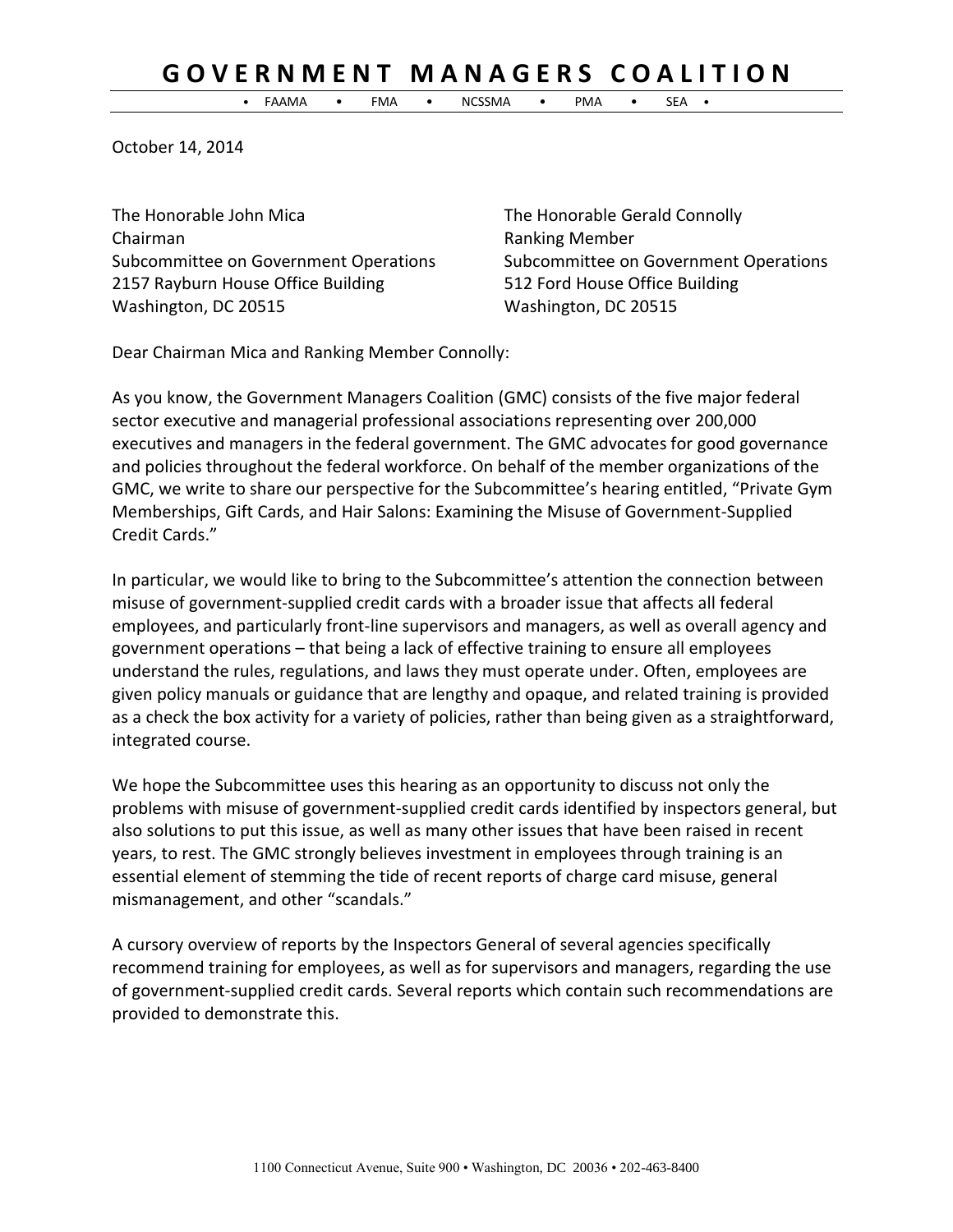## **G O V E R N M E N T M A N A G E R S C O A L I T I O N**

• FAAMA • FMA • NCSSMA • PMA • SEA •

- TIGTA, August 2011, "Controls Over the Purchase Card Program Were Not Effective in Ensuring Appropriate Use"<sup>1</sup>
- TIGTA, April 2013, "Travel Card Controls are Generally Effective, but More Aggressive Actions to Address Misuse Are Needed"<sup>2</sup>
- TIGTA, June 2013, "The Purchase Card Program Lacks Consistent Oversight to Identify and Address Inappropriate Use"<sup>3</sup>
- VA OIG, September 2008, "Audit of Veterans Health Administration's Government Purchase Card Practices"<sup>4</sup>
- VA OIG, April 2014, "Audit of Engineering Service Purchase Card Practices at the Ralph H. Johnson VA Medical Center, Charleston, South Carolina"<sup>5</sup>
- Commerce OIG, May 2013, "Internal Controls for Commerce Purchase Card Transactions Need to be Strengthened"<sup>6</sup>
- DHS OIG, April 2013, "FEMA Can Improve Its Purchase Controls at Joint Field Offices"7
- EPA OIG, March 2014, "Ineffective Oversight of Purchase Cards Resulted in Inappropriate Purchases at EPA"<sup>8</sup>

Each of these reports recommends more and improved training for charge card users, as well as purchase card approving officials, as ways to bolster internal controls and to address the issue of charge card misuse.

Although the Government Charge Card Abuse Prevention Act of 2012 (P.L. 112-194) contains provisions dictating an agency ensures appropriate training is provided to each purchase card holder and officials with responsibility for overseeing the use of such cards, it is clear from the recommendations of inspectors general that such training is often insufficient or ineffective.

Given that P.L. 112-194 already provides a mechanism for robust oversight and reporting of charge card misuse, we suggest strengthening the underlying statutory requirements regarding training for all employees, and for supervisors and managers in particular. Giving managers one-off trainings on individual issues, rather than providing a comprehensive training program is neither effective nor cost-efficient.

It is well known that in times of tight budgets training is often the first budget category to be cut, and the GMC believes the results of cutting training is demonstrated, as just one example, in the persistent issues agencies have with charge card misuse. Congress has a fiduciary duty to

 $\overline{a}$ 

<sup>1</sup> <http://www.treasury.gov/tigta/auditreports/2011reports/201110075fr.pdf>

<sup>2</sup> <http://www.treasury.gov/tigta/auditreports/2013reports/201310032fr.pdf>

<sup>3</sup> <http://www.treasury.gov/tigta/auditreports/2013reports/201310056fr.pdf>

<sup>4</sup> <http://www.va.gov/oig/52/reports/2008/VAOIG-07-02796-203.pdf>

<sup>5</sup> <http://www.va.gov/oig/pubs/VAOIG-13-02267-124.pdf>

<sup>6</sup> <http://www.oig.doc.gov/Pages/Internal-Controls-for-Purchase-Card-Transactions-Need-to-Be-Strengthened.aspx>

<sup>7</sup> [http://www.oig.dhs.gov/assets/Mgmt/2013/OIG\\_13-77\\_Apr13.pdf](http://www.oig.dhs.gov/assets/Mgmt/2013/OIG_13-77_Apr13.pdf)

<sup>8</sup> <http://www.epa.gov/oig/reports/2014/20140304-14-P-0128.pdf>